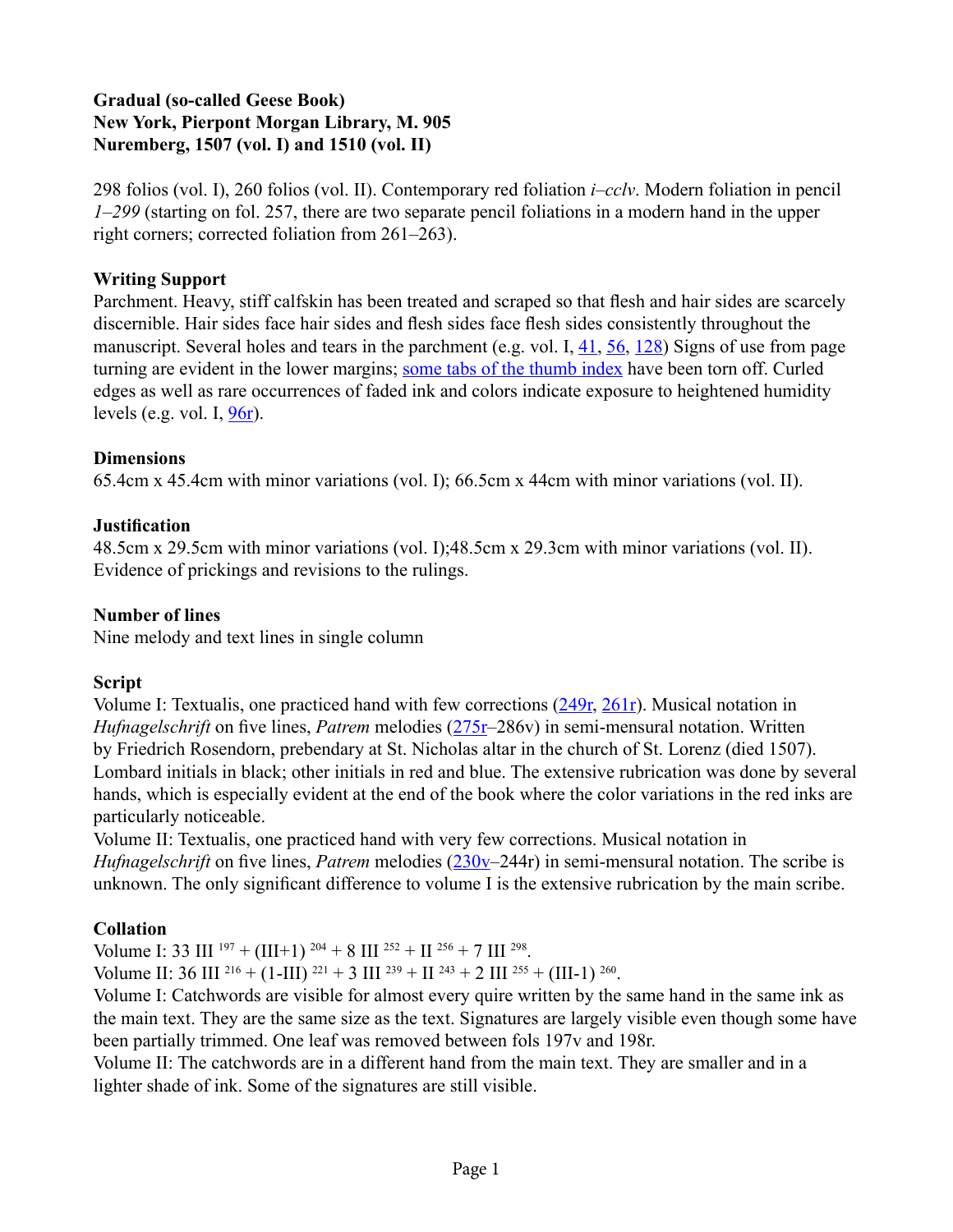## **Decoration**

Blue, black and red penwork initials, some divided (e.g. vol. I [49v](http://geesebook.ab-c.nl/browse.aspx?v=1&p=98&l=english), [55r,](http://geesebook.ab-c.nl/browse.aspx?v=1&p=109&l=english) [56v,](http://geesebook.ab-c.nl/browse.aspx?v=1&p=112&l=english) [93r\)](http://geesebook.ab-c.nl/browse.aspx?v=1&p=185&l=english). Black used only for psalms and versicles; red and blue initials alternate. Many of the divided initials remain unfinished (e.g. vol I  $5v$ ,  $28v-29r$  $28v-29r$ ,  $54v-55r$ )

#### **Painted Initials**

Volume I: [15v](http://geesebook.ab-c.nl/browse.aspx?v=1&p=30&l=english) O, [17v](http://geesebook.ab-c.nl/browse.aspx?v=1&p=34&l=english) L, [47r](http://geesebook.ab-c.nl/browse.aspx?v=1&p=93&l=english) C, [176r](http://geesebook.ab-c.nl/browse.aspx?v=1&p=351&l=english) F, [216r](http://geesebook.ab-c.nl/browse.aspx?v=1&p=431&l=english) D, [257r](http://geesebook.ab-c.nl/browse.aspx?v=1&p=513&l=english) K, [275r](http://geesebook.ab-c.nl/browse.aspx?v=1&p=549&l=english) P, [287r](http://geesebook.ab-c.nl/browse.aspx?v=1&p=573&l=english) S Volume II: [8r](http://geesebook.ab-c.nl/browse.aspx?v=2&p=15&l=english) G, [34r](http://geesebook.ab-c.nl/browse.aspx?v=2&p=67&l=english) P, [49r](http://geesebook.ab-c.nl/browse.aspx?v=2&p=97&l=english) G, [103r](http://geesebook.ab-c.nl/browse.aspx?v=2&p=205&l=english) N, [122r](http://geesebook.ab-c.nl/browse.aspx?v=2&p=243&l=english) G, [146v](http://geesebook.ab-c.nl/browse.aspx?v=2&p=292&l=english) M, [177r](http://geesebook.ab-c.nl/browse.aspx?v=2&p=353&l=english) S, [187r](http://geesebook.ab-c.nl/browse.aspx?v=2&p=373&l=english) O, [230v](http://geesebook.ab-c.nl/browse.aspx?v=2&p=460&l=english) P, [244r](http://geesebook.ab-c.nl/browse.aspx?v=2&p=487&l=english) S Colors for the letters, which include pink, green, gray and blue, do not appear in any recognizable pattern. Several initials sketched in lead remain unfinished. Evidence of guide letters (both upper and lower case) for many initials.

#### **Historiated Initials and Bas-de-pages**

Volume I: Traces of lead outlines for many of the initials and their frames (e.g. the right edge of the initial [vol. I fol. 38v\)](http://geesebook.ab-c.nl/browse.aspx?v=1&p=76&l=english). Evidence of underdrawings visible where paint has worn away (e.g. lance in the [lower margin of vol. I 176r](http://geesebook.ab-c.nl/browse.aspx?v=1&p=351&l=english) where the artist changed the position of the object subsequent to the drawing).

[1r](http://geesebook.ab-c.nl/browse.aspx?v=1&p=1&l=english) A: Salvator mundi; Bas-de-page: A man and a wounded bear wrestle; a blood tipped spear lies on the ground.

[22r](http://geesebook.ab-c.nl/browse.aspx?p=43&v=1&l=english) P: Adoration of the Child; Bas-de-page: a fox hunting a rooster with a hen

[38v](http://geesebook.ab-c.nl/browse.aspx?p=76&v=1&l=english) E: Adoration of the Magi; Bas-de-page: owl flying with a bird in its beak

[121r](http://geesebook.ab-c.nl/browse.aspx?p=241&v=1&l=english) D: Christ's Triumphal Entry into Jerusalem; Bas-de-page: peacock with his tail spread

[156r](http://geesebook.ab-c.nl/browse.aspx?p=311&v=1&l=english) R: Resurrection; Bas-de-page: mallard chased by hawk in mid-flight

[176r](http://geesebook.ab-c.nl/browse.aspx?p=311&v=1&l=english) Bas-de-page: four angels emerging from buds holding the Instruments of the Passion

186r V: Ascension; Bas-de-page: a wolf standing on his hind legs directing a choir of singing geese as a fox approaches from behind

[194r](http://geesebook.ab-c.nl/browse.aspx?p=387&v=1&l=english) S: Pentecost; Bas-de-page: a stork with a snake held in its bill

[205r](http://geesebook.ab-c.nl/browse.aspx?p=409&v=1&l=english) B: The Trinity as the Throne of Grace; Bas-de-page: a wild man with a drawn bow aiming his arrow at a sleeping stag

[209r](http://geesebook.ab-c.nl/browse.aspx?p=417&v=1&l=english) C: Two angels holding a monstrance; Bas-de-page: four angels emerging from buds playing musical instruments (lute, portable organ, harp and cittern)

[243v](http://geesebook.ab-c.nl/browse.aspx?p=486&v=1&l=english) T: Red sandstone church with hall choir; Bas-de-page: three men merrily eating and drinking [249v](http://geesebook.ab-c.nl/browse.aspx?p=498&v=1&l=english) R: Half-length figure of Death personified as rotting corpse

Volume II:

This volume (in contrast to the first) contains written instructions or traces of written instructions in German listing letters for historiated initials and abridged iconography for the initials and bas de pages. Most of the instructions, placed at the edge of the lower margins, are barely legible and often cut away.

[1r](http://geesebook.ab-c.nl/browse.aspx?p=1&v=2&l=english) D: Calling of Peter and Andrew; Bas-de-page: hound chasing a hare

Instructions: *Petrus…..D*

[8r](http://geesebook.ab-c.nl/browse.aspx?p=15&v=2&l=english) Bas-de-page: Joachim and Anne Meeting at the Golden Gate

[21v](http://geesebook.ab-c.nl/browse.aspx?p=42&v=2&l=english) S: Presentation in the Temple; Bas-de-page: Male monkey with three fruits

Instructions: Marie *lichtmeß S*

[31v](http://geesebook.ab-c.nl/browse.aspx?p=62&v=2&l=english) R: The Annunciation; Bas-de-page: a hound and a gray tabby confront one another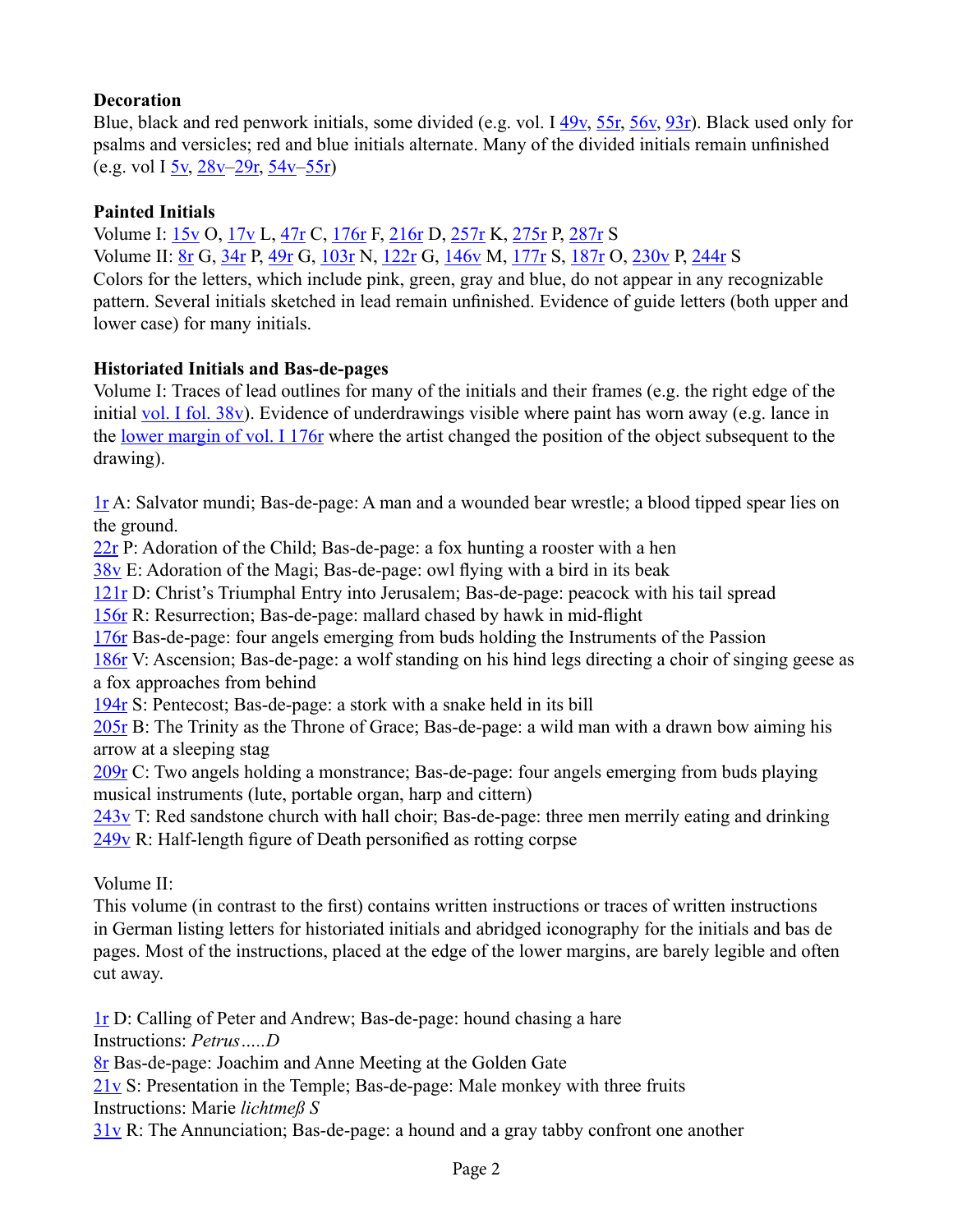[49r](http://geesebook.ab-c.nl/browse.aspx?p=97&v=2&l=english) Bas-de-page: The Visitation

Instructions: *maria uber dan gepirg G*

[88r](http://geesebook.ab-c.nl/browse.aspx?p=97&v=2&l=english) Initial C: Saint Lawrence; Bas-de-page: a bear plays a viol while a boar sings with a shawm lying between them on the ground

[91r](http://geesebook.ab-c.nl/browse.aspx?p=181&v=2&l=english) Initial G: Coronation of the Virgin; Bas-de-page: monkey playing bagpipes

[103r](http://geesebook.ab-c.nl/browse.aspx?p=205&v=2&l=english) Bas-de-page: Birth of the Virgin

[122r](http://geesebook.ab-c.nl/browse.aspx?p=243&v=2&l=english) Bas-de-page: Wild woman wielding a club and grabbing onto the tale of a retreating dragon with a baby in its mouth

[145r](http://geesebook.ab-c.nl/browse.aspx?p=243&v=2&l=english) E: Christ Commissioning the Apostles; Bas-de-page: A bird snare with a clap stick attracting an owl and other birds

[205r](http://geesebook.ab-c.nl/browse.aspx?p=409&v=2&l=english) S: The Virgin Clothed with the Sun; Bas-de-page: A trap with chicks as bate attracts a hawk as a magpie watches. Right margin: Two birds drink from a fountain.

## **Bindings**

Pigskin over wooden boards. Blind stamps include tendrils, rosettes, and flowers.

Supposedly made in the so-called "Adler workshop" (Kyriss 112), although no eagle motifs are apparent.

Brass edge coverings on the outer upper and lower edges; four corner pieces on each front and back cover under laid with dark blue leather. Raised boss in the center of front and back cover under laid with dark blue leather. Same brass fittings on vol. II, but not under laid with leather on the back cover; one knob on the back cover is missing (on the brass fittings see Merkl).

Fastening straps with clasps are extant; upper strap on vol. II is torn. Traces of verdigris are visible on the clasps and the book cover.

# **Provenance and marks of ownership**

Volume I:

[Front paste-down](http://geesebook.ab-c.nl/browse.aspx?v=1&p=-2&l=english) *Evangelisch- Lutherisches Pfarramt St. Lorenz – Nürnberg,* with stamp (in addition, handwritten): *Eigentum der evangelisch-lutherischen Kirchenverwaltung St. Lorenz Nürnberg.* Label: *Inventar Nr. 105. Kirche St. Lorenz Nürnberg* ; bottom of page: *Landeskirchliches Archiv Nürnberg. Bestand St. Lorenz Nürnberg. Nr. 460 Rep*[ertorium] *Nr. 14.*

In another hand, *B 20, 908* [= Shelf number of the National Gallery,Washington D.C.].

Pasted label: *The Pierpont Morgan Library.* handwritten: *M 905 Vol. I.*

Another label below: *The gift of the Samuel H. Kress Foundation*.

[fol. 298v](http://geesebook.ab-c.nl/browse.aspx?p=596&v=1&l=english) and [flyleaf recto](http://geesebook.ab-c.nl/browse.aspx?v=1&p=-1&l=english) (i): same stamp and entry as on the front paste-down.

## [Flyleaf verso:](http://geesebook.ab-c.nl/browse.aspx?v=1&p=0&l=english)

Colophon: *Iste liber pertinet ad ecclesiam ancti Laurentii in Nurenberga: quem scripsit Fridericus Rosendorn eiusdem ecclesie vicarius an*[no] *d*[omini] *salutis 1507. Quo tempore Antonius Kress iuris vtriusque doctor prepositus. Hieronimus Schurstab prefectus. Andreas de Watt magister fabrice eiusdem ecclesie extitit.*

Copper engraving: Rotunda:*Reverendus pater dominus Antonius Kress i*[uris] *u*[triusque] *d*[octor] *ad d*[omum] *Laurentii Norici prepositus et Ratis* Copper engraving as in volume I. *ponensis canonicus obiit 1513*.

Artist's monogram: H.T.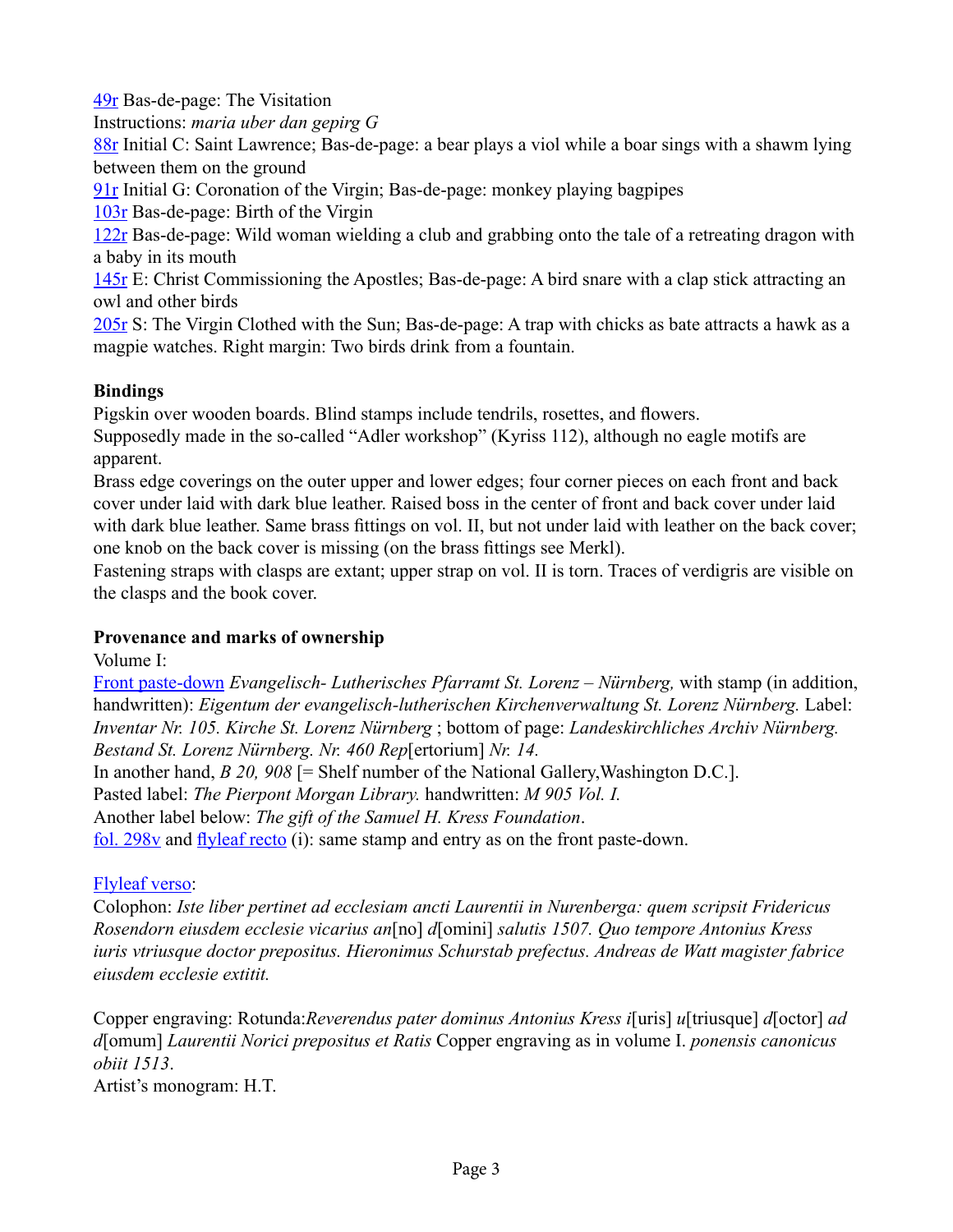Volume II:

-

[Front paste-down](http://geesebook.ab-c.nl/browse.aspx?v=2&p=-2&l=english): *Evangelisch-lutherisches Pfarramt Nürnberg St. Lorenz*, with stamp. *Inventar Nr. 105*.

Pasted label: *The Pierpont Morgan Library.* Handwritten: *M. 905 Vol. II*. Label: *The gift of the Samuel H. Kress Foundation*.

Label: *Landeskirchliches Archiv Nürnberg. Bestand: St. Lorenz Nürnberg Nr. 459. Rep. Nr. 14.* (By another hand) *B20-907* [= Shelf number of the National Gallery, Washington D.C.]. [Flyleaf recto](http://geesebook.ab-c.nl/browse.aspx?v=2&p=-1&l=english) blank. Colophon on [flyleaf verso](http://geesebook.ab-c.nl/browse.aspx?v=2&p=0&l=english): *Ad ecclesiam Sancti Laurentii in Nurenberga pertinet iste liber: cui vltima manus imposita fuit anno salutis 1510: quo tempore Antonius Kress juris vtriusque doctor prepositus: Jacobus Groland prefectus: Andreas de Watt magister fabrice eiusdem ecclesii extitit*.

Copper engraving, same as in Vol I.

**Content** Gradual I (Geese Book Volume I)

## [1r–](http://geesebook.ab-c.nl/browse.aspx?v=1&p=1&l=english)243v **Proprium de tempore per totum annum**

A dominica prima in adventu usque ad dominicam vicesimam tertiam post trinitatis.

Introitus, Graduale, Tractus, Offertorium, Communio: [\(1r](http://geesebook.ab-c.nl/browse.aspx?v=1&p=1&l=english)) Dominica prima, [\(2v](http://geesebook.ab-c.nl/browse.aspx?v=1&p=4&l=english)) dominica secunda, ([4r\)](http://geesebook.ab-c.nl/browse.aspx?v=1&p=7&l=english) dominica tertia,  $(5v)$  $(5v)$  feria quarta quatuor temporum,  $(7v)$  $(7v)$  feria sexta,  $(8v)$  $(8v)$  sabbato  $(10v)$  $(10v)$  Hymnus trium puerorum: *Benedictus es domine deus patrum nostrorum* [not in AH] [\(13r](http://geesebook.ab-c.nl/browse.aspx?v=1&p=25&l=english)) dominica quarta;

 $(14r)$  $(14r)$  In vigilia nativitatis domini  $(15r)$  $(15r)$  si fuerit dominica,  $(15v)$  $(15v)$  in primo gallicantu,  $(16v)$  $(16v)$  Sequentia: *Grates nunc omnes reddamus* AH 10 p. 16, [\(17v](http://geesebook.ab-c.nl/browse.aspx?v=1&p=34&l=english)) in primo mane, [\(19r](http://geesebook.ab-c.nl/browse.aspx?v=1&p=37&l=english)) S.: *Eya recolamus laudibus piis digna* AH 10 p. 109, [\(21r](http://geesebook.ab-c.nl/browse.aspx?v=1&p=41&l=english)) tropus ad publicam missam, ([21v\)](http://geesebook.ab-c.nl/browse.aspx?v=1&p=42&l=english) Ad missam introitus, ([22r](http://geesebook.ab-c.nl/browse.aspx?v=1&p=43&l=english)) Officium in nativitate domini, ([23r\)](http://geesebook.ab-c.nl/browse.aspx?v=1&p=45&l=english) S.: *Natus ante saecula* AH 53 p. 20;

([25r\)](http://geesebook.ab-c.nl/browse.aspx?v=1&p=49&l=english) Stephani prothomartyris tropus, [\(27v](http://geesebook.ab-c.nl/browse.aspx?v=1&p=54&l=english)) S.: *Hanc concordi famulatu* AH 53 p. 345, ([29v\)](http://geesebook.ab-c.nl/browse.aspx?v=1&p=58&l=english) Johannis apostoli et evangelistae tropus, ([32r\)](http://geesebook.ab-c.nl/browse.aspx?v=1&p=63&l=english) *Johannes Jesu Christo militum* 

([33v\)](http://geesebook.ab-c.nl/browse.aspx?v=1&p=66&l=english) De innocentibus tropus, [\(34v](http://geesebook.ab-c.nl/browse.aspx?v=1&p=68&l=english)) S.: *Laus tibi Christe patris optimi* AH 53 p. 258;

 $(36v)$  $(36v)$  Dominica infra octavam nativitatis,  $(37v)$  $(37v)$  in octava nativitatis domini,  $(38r)$  in octava innocentium;

([38r\)](http://geesebook.ab-c.nl/browse.aspx?v=1&p=75&l=english) In vigilia epiphaniae, in die sancto [\(39v](http://geesebook.ab-c.nl/browse.aspx?v=1&p=78&l=english)) S.: *Festa Christi onmis christianitas* AH 53 p. 50, ([41v\)](http://geesebook.ab-c.nl/browse.aspx?v=1&p=82&l=english) dominica infra octavam epiphanie;

 $(43v)$  $(43v)$  In octava epiphanie, in die sancto per totum,  $(43v)$  dominica prima post octavam epiphanie, ([45v\)](http://geesebook.ab-c.nl/browse.aspx?v=1&p=90&l=english) dominica secunda;

([47r\)](http://geesebook.ab-c.nl/browse.aspx?v=1&p=93&l=english) Dominica in septuagesima;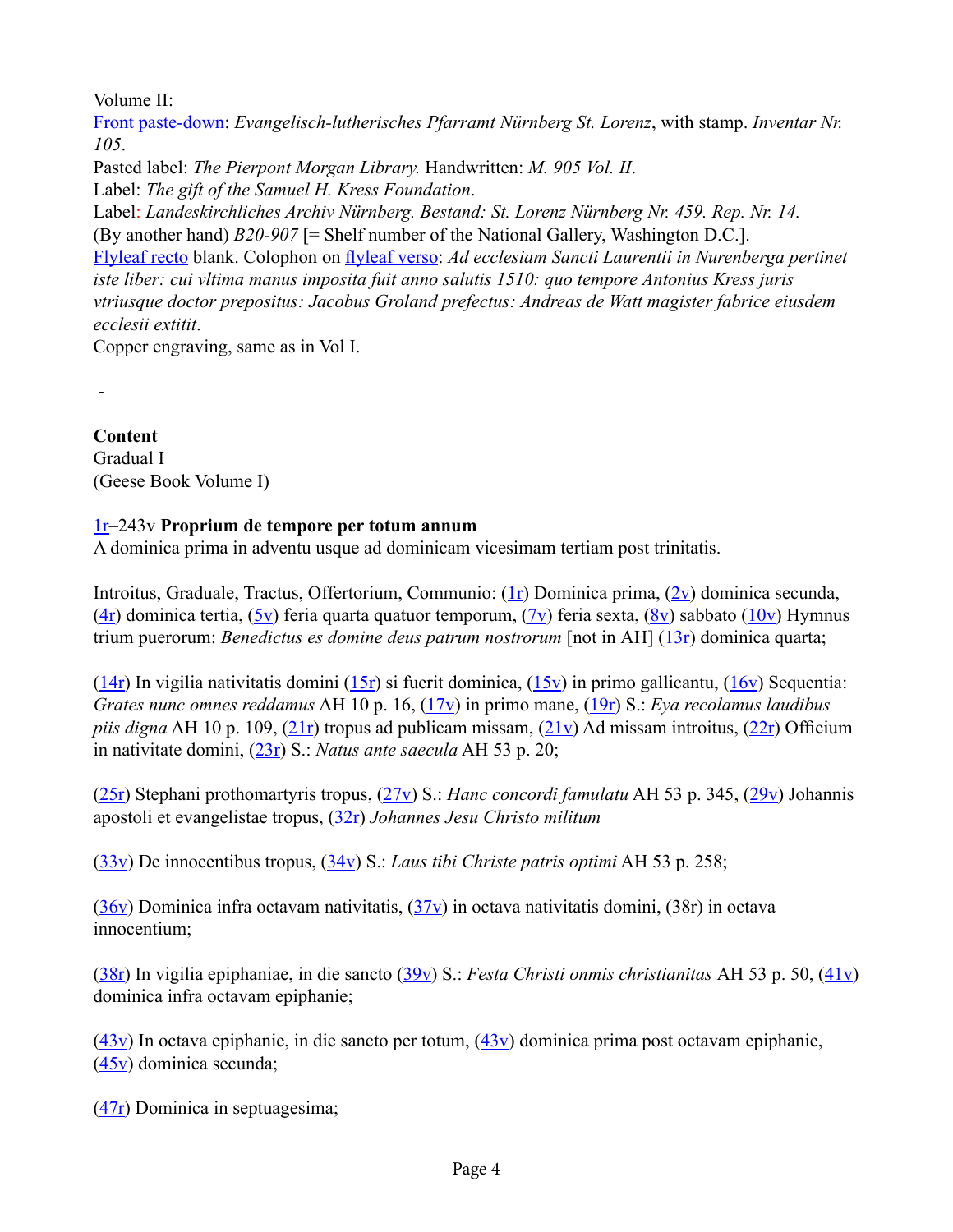([49v\)](http://geesebook.ab-c.nl/browse.aspx?v=1&p=98&l=english) Dominica in sexagesima;

([52r\)](http://geesebook.ab-c.nl/browse.aspx?v=1&p=103&l=english) Dominica in Quinquagesima, ([54r\)](http://geesebook.ab-c.nl/browse.aspx?v=1&p=107&l=english) feria quarta in capite ieiunii, ([55r\)](http://geesebook.ab-c.nl/browse.aspx?v=1&p=109&l=english) ad missam, ([57v\)](http://geesebook.ab-c.nl/browse.aspx?v=1&p=114&l=english) feria quinta, [\(59r](http://geesebook.ab-c.nl/browse.aspx?v=1&p=117&l=english)) feria sexta, ([60r](http://geesebook.ab-c.nl/browse.aspx?v=1&p=119&l=english)) sabbato officium per totum sine tractu;

 $(60r)$  $(60r)$  Dominica prima in quadragesima (Invocabit),  $(64r)$  $(64r)$  feria secunda,  $(65v)$  $(65v)$  feria tertia,  $(67r)$  $(67r)$  feria quarta quatuor temporum,  $(69v)$  $(69v)$  feria quinta,  $(71r)$  $(71r)$  feria sexta,  $(72v)$  $(72v)$  sabbato;

 $(73v)$  $(73v)$  Dominica secunda in quadragesima (Reminiscere),  $(74v)$  $(74v)$  feria secunda,  $(76r)$  $(76r)$  feria tertia,  $(76v)$  $(76v)$ feria quarta, ([77v\)](http://geesebook.ab-c.nl/browse.aspx?v=1&p=154&l=english) feria quinta, ([79v\)](http://geesebook.ab-c.nl/browse.aspx?v=1&p=158&l=english) feria sexta, ([81r\)](http://geesebook.ab-c.nl/browse.aspx?v=1&p=161&l=english) sabbato;

[\(82r](http://geesebook.ab-c.nl/browse.aspx?v=1&p=163&l=english)) Dominica tertia in quadragesima (Oculi), ([84v\)](http://geesebook.ab-c.nl/browse.aspx?v=1&p=168&l=english) feria secunda, [\(86r](http://geesebook.ab-c.nl/browse.aspx?v=1&p=171&l=english)) feria tertia, ([87v\)](http://geesebook.ab-c.nl/browse.aspx?v=1&p=174&l=english) feria quarta, ([88v\)](http://geesebook.ab-c.nl/browse.aspx?v=1&p=176&l=english) feria quinta, ([89v\)](http://geesebook.ab-c.nl/browse.aspx?v=1&p=178&l=english) feria sexta, ([91v\)](http://geesebook.ab-c.nl/browse.aspx?v=1&p=182&l=english) sabbato;

[\(93r](http://geesebook.ab-c.nl/browse.aspx?v=1&p=185&l=english)) Dominica in medio quadragesimale (Laetare), ([95r\)](http://geesebook.ab-c.nl/browse.aspx?v=1&p=189&l=english) feria secunda, ([96r\)](http://geesebook.ab-c.nl/browse.aspx?v=1&p=191&l=english) feria tertia, [\(97v](http://geesebook.ab-c.nl/browse.aspx?v=1&p=194&l=english)) feria quarta,  $(99v)$  $(99v)$  feria quinta,  $(101r)$  $(101r)$  feria sexta,  $(102v)$  $(102v)$  sabbato;

[\(104r](http://geesebook.ab-c.nl/browse.aspx?v=1&p=207&l=english)) Dominica in passione (Iudica), ([107r\)](http://geesebook.ab-c.nl/browse.aspx?v=1&p=213&l=english) feria secunda, ([108r\)](http://geesebook.ab-c.nl/browse.aspx?v=1&p=215&l=english) feria tertia, [\(109v](http://geesebook.ab-c.nl/browse.aspx?v=1&p=218&l=english)) feria quarta, [\(111v](http://geesebook.ab-c.nl/browse.aspx?v=1&p=222&l=english)) feria quinta,  $(113r)$  feria sexta,  $(114v)$  sabbato per totum sine tractu;

[\(114v\)](http://geesebook.ab-c.nl/browse.aspx?v=1&p=228&l=english) Dominica in palmis, [\(115v\)](http://geesebook.ab-c.nl/browse.aspx?v=1&p=230&l=english) ad processionem [\(118v\)](http://geesebook.ab-c.nl/browse.aspx?v=1&p=236&l=english) Hymnus: *Gloria laus et honor* AH 50 p. 160, [\(120v](http://geesebook.ab-c.nl/browse.aspx?v=1&p=240&l=english)) officium missae, (121r: Text-Bildseite), ([125v](http://geesebook.ab-c.nl/browse.aspx?v=1&p=250&l=english)) feria secunda, ([127r\)](http://geesebook.ab-c.nl/browse.aspx?v=1&p=253&l=english) feria tertia, [\(128v](http://geesebook.ab-c.nl/browse.aspx?v=1&p=256&l=english)) feria quarta (GR164–168), ([132r](http://geesebook.ab-c.nl/browse.aspx?v=1&p=263&l=english)) in cena domini officium (GR 168–170), ([132v](http://geesebook.ab-c.nl/browse.aspx?v=1&p=264&l=english)) feria sexta in parascevis, ([137v\)](http://geesebook.ab-c.nl/browse.aspx?v=1&p=274&l=english) Trisagion (GR 177–191);

[142r](http://geesebook.ab-c.nl/browse.aspx?v=1&p=283&l=english)–155v In vigilia pasce, H.: *Crux bone luminis* [not in AH], [\(144r](http://geesebook.ab-c.nl/browse.aspx?v=1&p=287&l=english)) benedictio cerei, ([148r\)](http://geesebook.ab-c.nl/browse.aspx?v=1&p=295&l=english) Hic imprimatur thus; hic ascendatur,

 $(152r)$  $(152r)$  sequitur consecratio baptismatis, qua finita itur ad chorum cantando pascale,  $(152v)$  $(152v)$  $(152v)$  in die sancto (in media noctis);

[\(155v](http://geesebook.ab-c.nl/browse.aspx?v=1&p=310&l=english)) In die resurrectionis, ([157v\)](http://geesebook.ab-c.nl/browse.aspx?v=1&p=314&l=english) S.: *Laudes salvatori voce modulemur* AH 53 p. 65, ([162r\)](http://geesebook.ab-c.nl/browse.aspx?v=1&p=323&l=english) feria secunda ([163r\)](http://geesebook.ab-c.nl/browse.aspx?v=1&p=325&l=english) S.: *Agni pascalis* AH 53 p. 89, [\(164v](http://geesebook.ab-c.nl/browse.aspx?v=1&p=328&l=english)) feria tertia ([165v\)](http://geesebook.ab-c.nl/browse.aspx?v=1&p=330&l=english) S.: *Qui bene creatos sed seductos*, [\(168r](http://geesebook.ab-c.nl/browse.aspx?v=1&p=335&l=english)) feria quarta, [\(170v](http://geesebook.ab-c.nl/browse.aspx?v=1&p=340&l=english)) feria quinta, [\(172r](http://geesebook.ab-c.nl/browse.aspx?v=1&p=343&l=english)) feria sexta, ([173r\)](http://geesebook.ab-c.nl/browse.aspx?v=1&p=345&l=english) sabbato;

[\(175v](http://geesebook.ab-c.nl/browse.aspx?v=1&p=350&l=english)) In octava pasce, ([176r\)](http://geesebook.ab-c.nl/browse.aspx?v=1&p=351&l=english) feria sexta: De lancea domini et armis Christi (GR[144–145]), [\(177r](http://geesebook.ab-c.nl/browse.aspx?v=1&p=353&l=english)) S.: *Hodierne festum lucis* AH 54 p. 211, ([178v\)](http://geesebook.ab-c.nl/browse.aspx?v=1&p=356&l=english) dominica secunda post pasce, [\(180r](http://geesebook.ab-c.nl/browse.aspx?v=1&p=359&l=english)) dominica tertia,  $(181r)$  $(181r)$  dominica quarta,  $(182v)$  $(182v)$  dominica quinta,  $(183v)$  $(183v)$  feria secunda rogationum ad missam (GR) 239–241), [\(185r](http://geesebook.ab-c.nl/browse.aspx?v=1&p=369&l=english)) feria tertia officium de dominica;

[\(185r](http://geesebook.ab-c.nl/browse.aspx?v=1&p=369&l=english)) Vigilia ascensionis (GR 242), ([186r\)](http://geesebook.ab-c.nl/browse.aspx?v=1&p=371&l=english) in die ascensionis (GR 242–244), [\(187r](http://geesebook.ab-c.nl/browse.aspx?v=1&p=373&l=english)) S.: *Summi triumphi regis* AH 53 p. 114, [\(189r](http://geesebook.ab-c.nl/browse.aspx?v=1&p=377&l=english)) dominica post ascensione;

[\(190v](http://geesebook.ab-c.nl/browse.aspx?v=1&p=380&l=english)) In vigilia penthecoste (GR 246–247), benedictio fontis [\(191v](http://geesebook.ab-c.nl/browse.aspx?v=1&p=382&l=english)) H.: *Rex sanctorum angelorum* AH 50 p. 242, [\(193v](http://geesebook.ab-c.nl/browse.aspx?v=1&p=386&l=english)) in die sancto officium (GR 248–252), ([195r](http://geesebook.ab-c.nl/browse.aspx?v=1&p=389&l=english)) S.: *Sancti spiritus assit nobis gracia* AH 53 p. 119, ([197v\)](http://geesebook.ab-c.nl/browse.aspx?v=1&p=394&l=english) feria secunda, [\(198v](http://geesebook.ab-c.nl/browse.aspx?v=1&p=396&l=english)) feria tertia, ([200r\)](http://geesebook.ab-c.nl/browse.aspx?v=1&p=399&l=english) feria quarta, ([200v\)](http://geesebook.ab-c.nl/browse.aspx?v=1&p=400&l=english) S.: *Veni sancte spiritus et emitte* AH 54 p. 234, [\(202r](http://geesebook.ab-c.nl/browse.aspx?v=1&p=403&l=english)) feria quinta ut in die sancto per totum solum sequentia, feria sexta, ([203r\)](http://geesebook.ab-c.nl/browse.aspx?v=1&p=405&l=english) sabbato.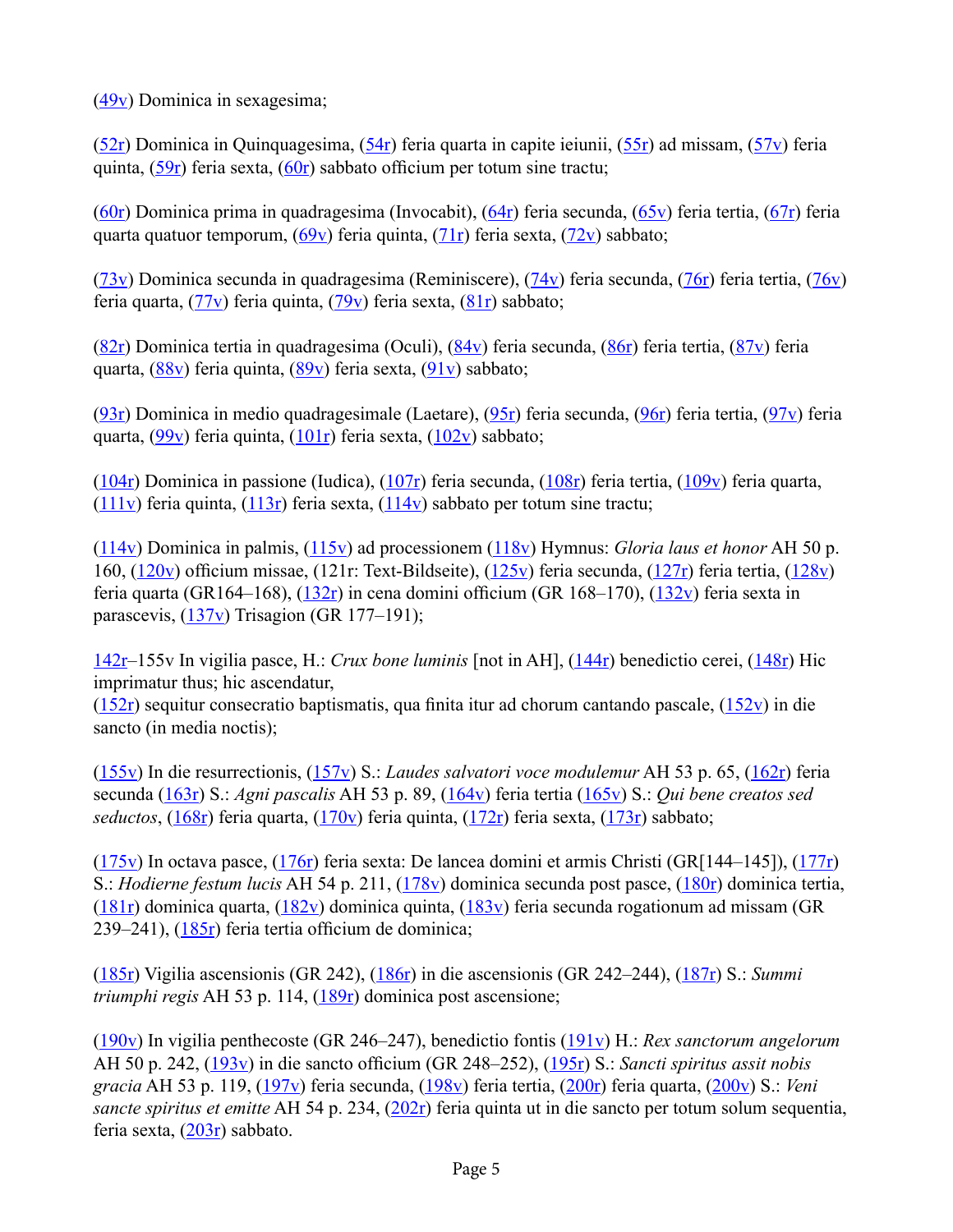$-204v$  $-204v$  blank.

([205r\)](http://geesebook.ab-c.nl/browse.aspx?v=1&p=409&l=english) De sancta trinitate, [\(206r](http://geesebook.ab-c.nl/browse.aspx?v=1&p=411&l=english)) S.: *Benedicta semper sancta sit trinitas* AH 53 p.139;

([209r\)](http://geesebook.ab-c.nl/browse.aspx?v=1&p=417&l=english) [De corpore Christi] *Cibavit eos ex adipe frumento*, [\(210r](http://geesebook.ab-c.nl/browse.aspx?v=1&p=419&l=english)) S.: *Lauda Syon salvatorem* AH 50 p. 284, ([214r](http://geesebook.ab-c.nl/browse.aspx?v=1&p=427&l=english)) in septuagesima de corpore Christi officium;

([215v\)](http://geesebook.ab-c.nl/browse.aspx?v=1&p=430&l=english) Dominica prima post octavam penthecoste (GR 265–267);

([217r–](http://geesebook.ab-c.nl/browse.aspx?v=1&p=433&l=english)243v) Dominica secunda usque ad dominicam vicesimam tertiam post trinitatem (GR 275– 335).

## [243v](http://geesebook.ab-c.nl/browse.aspx?v=1&p=486&l=english)–255r **Missae votivae**

([243v–](http://geesebook.ab-c.nl/browse.aspx?v=1&p=486&l=english)246v) In dedicatione ecclesiae (GR [65]), [\(245r](http://geesebook.ab-c.nl/browse.aspx?v=1&p=489&l=english)) S.: *Psallat ecclesia mater illibata* AH 53 p. 398;

 $(246y-249r)$  Ex libro ordinario;

 $(247v)$  $(247v)$  Contra pestilentiam, (248v) infra septuagesima;

([249v–](http://geesebook.ab-c.nl/browse.aspx?v=1&p=498&l=english)255r) Pro defunctis (GR 81\*); ([252v\)](http://geesebook.ab-c.nl/browse.aspx?v=1&p=504&l=english) S.: *Dies irae dies illa* AH 54 p. 269.

 $-255y$ , [256](http://geesebook.ab-c.nl/browse.aspx?v=1&p=511&l=english)rv blank. ([255r](http://geesebook.ab-c.nl/browse.aspx?v=1&p=509&l=english) final page with red medieval foliation).

#### [257r–](http://geesebook.ab-c.nl/browse.aspx?v=1&p=513&l=english)298r **Kyriale**

 $(257r-274v)$  $(257r-274v)$  Kyrie, Gloria:  $(257r)$  festivale,  $(257v)$  $(257v)$  angelicum, ultimum,  $(258v)$  $(258v)$  pascale,  $(260r)$  $(260r)$ de apostolis,  $(261r)$  $(261r)$  de martyribus,  $(262r)$  $(262r)$  de confessoribus,  $(262v)$  $(262v)$  de virginibus,  $(263v)$  $(263v)$  de beata virgine solemne, ([264r\)](http://geesebook.ab-c.nl/browse.aspx?v=1&p=527&l=english) de beata virgine, [\(266r](http://geesebook.ab-c.nl/browse.aspx?v=1&p=531&l=english)) in adventu dominicale maius, [\(266v](http://geesebook.ab-c.nl/browse.aspx?v=1&p=532&l=english)) aliud, [\(267v](http://geesebook.ab-c.nl/browse.aspx?v=1&p=534&l=english)) dominicale minus, aliud, ([268v\)](http://geesebook.ab-c.nl/browse.aspx?v=1&p=536&l=english) feriale, ad placitum et primo quae sunt autenti et plagales triti lidii et ypolidii tonorum, ([271v\)](http://geesebook.ab-c.nl/browse.aspx?v=1&p=542&l=english) sequuntur ea quae authenti prothi sive plagalis prothi dorii sive ypodorii sunt tonorum, ([273v\)](http://geesebook.ab-c.nl/browse.aspx?v=1&p=546&l=english) Sequuntur ea quae autenti deuteri sive plagalis deuteri frigii siue ypofrigii sunt tonorum;

 $(275r - 286v)$  $(275r - 286v)$  $(275r - 286v)$  Credo;

 $(287r-298r)$  Sanctus, Agnus:  $(287v)$  $(287v)$  De martiribus,  $(288r)$  $(288r)$  de confessoribus,  $(288v)$  $(288v)$  pascale,  $(289r)$  $(289r)$  ad placitum, ([295r\)](http://geesebook.ab-c.nl/browse.aspx?v=1&p=589&l=english) solemne, ([297r\)](http://geesebook.ab-c.nl/browse.aspx?v=1&p=593&l=english) in adventu dominicale, ([297v\)](http://geesebook.ab-c.nl/browse.aspx?v=1&p=594&l=english) dominicale de tempore et sanctis.  $-298v$  blank.

[Back paste-down](http://geesebook.ab-c.nl/browse.aspx?v=1&p=597&l=english): Page from a gradual, 16th century, turned upside down. Text for the first Sunday after Epiphany, rubricated. Red staves without notation.

Gradual II (Geese Book Volume II)

#### [1r–](http://geesebook.ab-c.nl/browse.aspx?v=2&p=1&l=english)137v **Proprium de sanctis per totum annum**

Ab Andrea (30. Nov.) usque ad Conradum episcopum (26. Nov.)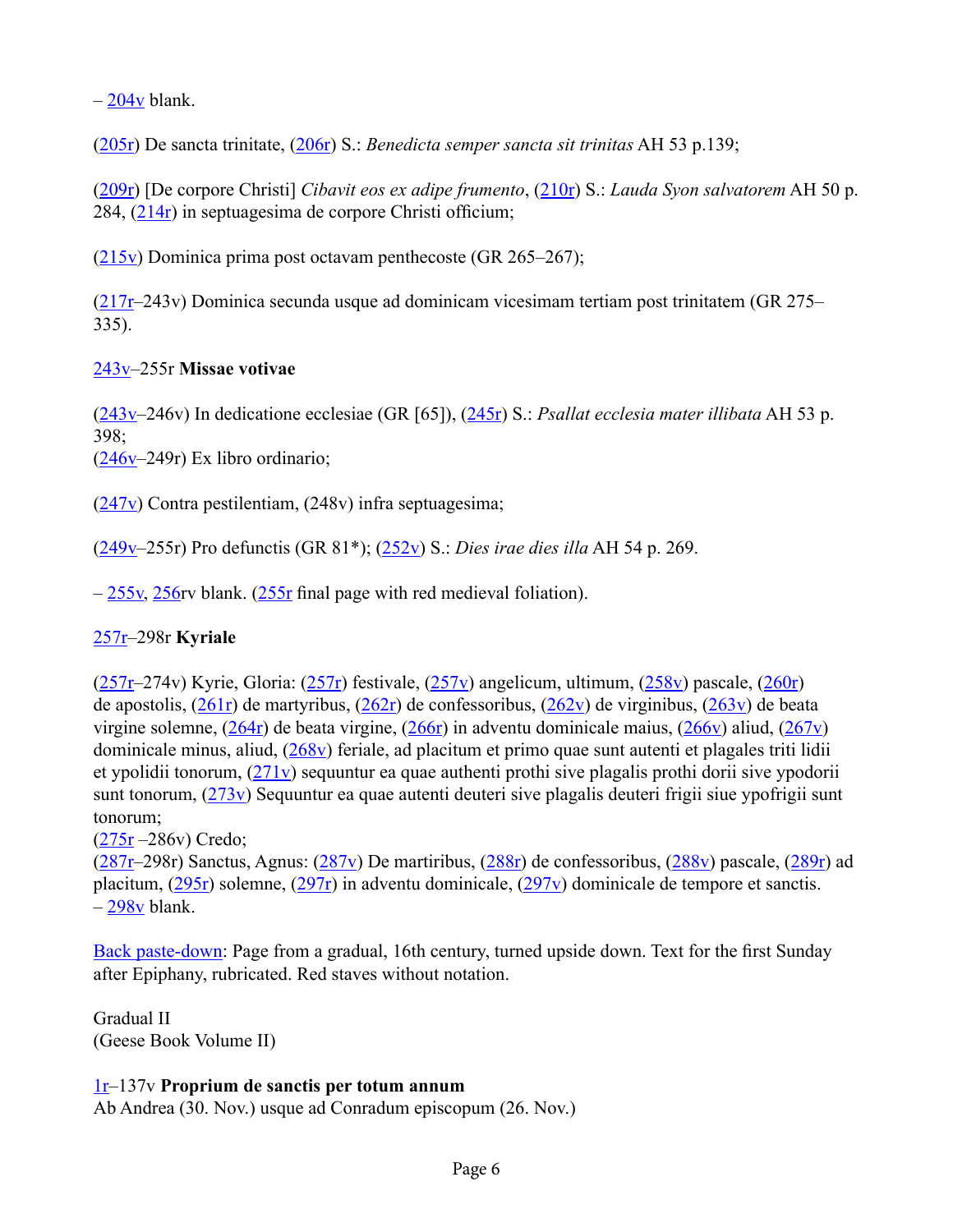- ([1r\)](http://geesebook.ab-c.nl/browse.aspx?v=2&p=1&l=english) Andreas [\(1v](http://geesebook.ab-c.nl/browse.aspx?v=2&p=2&l=english)) Sequentia: *Deus in tua virtute* AH 53 p. 210;
- ([3r\)](http://geesebook.ab-c.nl/browse.aspx?v=2&p=5&l=english) Barbara ([3v\)](http://geesebook.ab-c.nl/browse.aspx?v=2&p=6&l=english) S.: *Regi regum decantemus* AH 14b p. 188;
- ([4v\)](http://geesebook.ab-c.nl/browse.aspx?v=2&p=8&l=english) Nicolaus ([5r\)](http://geesebook.ab-c.nl/browse.aspx?v=2&p=9&l=english) S.: *Laude Christo debita* AH 55 p. 296;
- ([7v\)](http://geesebook.ab-c.nl/browse.aspx?v=2&p=14&l=english) Conceptio virginis Mariae ([9r\)](http://geesebook.ab-c.nl/browse.aspx?v=2&p=17&l=english) S.: *Potestate non natura* AH 54 p. 145;
- ([11v\)](http://geesebook.ab-c.nl/browse.aspx?v=2&p=22&l=english) In vigilia sancti Thomae S.: *Salve Thoma Didyma* AH 55 p. 354;
- $(12v)$  $(12v)$  Thomas episcopus et martyr;
- ([13r\)](http://geesebook.ab-c.nl/browse.aspx?v=2&p=25&l=english) Agnes ([14r\)](http://geesebook.ab-c.nl/browse.aspx?v=2&p=27&l=english) S.: *Laus sit regi gloriae* AH 55 p. 62;
- ([16r\)](http://geesebook.ab-c.nl/browse.aspx?v=2&p=31&l=english) Vincentius;
- ([17r\)](http://geesebook.ab-c.nl/browse.aspx?v=2&p=33&l=english) In conversione sancti Pauli apostoli ([18r\)](http://geesebook.ab-c.nl/browse.aspx?v=2&p=35&l=english) S.: *Dixit dominus ex Basan* AH 50 p. 348;
- ([20r](http://geesebook.ab-c.nl/browse.aspx?v=2&p=39&l=english)) Purificatio sanctae Mariae;
- ([21v\)](http://geesebook.ab-c.nl/browse.aspx?v=2&p=42&l=english) Ad missam Suscepimus GR 276, ([23r\)](http://geesebook.ab-c.nl/browse.aspx?v=2&p=45&l=english) S.: *Concentu parili hic te* AH 52 p. 171;
- ([26r\)](http://geesebook.ab-c.nl/browse.aspx?v=2&p=51&l=english) Dorothea antiphona: *Dorothea Christo grata* AH 46 p. 255, ([26v\)](http://geesebook.ab-c.nl/browse.aspx?v=2&p=52&l=english) *Psallet conchors simphonia/ laudes pangat armonia*
- ([28v\)](http://geesebook.ab-c.nl/browse.aspx?v=2&p=56&l=english) Valentinus et alii;
- ([29v\)](http://geesebook.ab-c.nl/browse.aspx?v=2&p=58&l=english) In cathedra sancti Petri;
- ([30r\)](http://geesebook.ab-c.nl/browse.aspx?v=2&p=59&l=english) In die sancti Mathiae apostoli;
- ([30v\)](http://geesebook.ab-c.nl/browse.aspx?v=2&p=60&l=english) In obitu sanctae Kunegundis antiphona ad secundam nocturnam: *Audi filia et vide* AH 25 p. 73;
- ([31v\)](http://geesebook.ab-c.nl/browse.aspx?v=2&p=62&l=english) Annuntiatio sanctae Mariae;
- ([34r\)](http://geesebook.ab-c.nl/browse.aspx?v=2&p=67&l=english) Ambrosius episcopus (34v) S.: *Victimae pascali laudes* AH 54 p. 12;
- ([35v\)](http://geesebook.ab-c.nl/browse.aspx?v=2&p=70&l=english) Tiburtius et Valentinus;
- ([36r\)](http://geesebook.ab-c.nl/browse.aspx?v=2&p=71&l=english) Marcus apostolus;
- ([36v\)](http://geesebook.ab-c.nl/browse.aspx?v=2&p=72&l=english) Philippus et Iacobus;
- ([37v\)](http://geesebook.ab-c.nl/browse.aspx?v=2&p=74&l=english) Inventio sanctae crucis;
- ([39r\)](http://geesebook.ab-c.nl/browse.aspx?v=2&p=77&l=english) Johannes ante portam latinam;
- ([40v\)](http://geesebook.ab-c.nl/browse.aspx?v=2&p=80&l=english) Gervasius et Prothasius;
- ([41r\)](http://geesebook.ab-c.nl/browse.aspx?v=2&p=81&l=english) Sanctus Johannes baptista;
- ([45r\)](http://geesebook.ab-c.nl/browse.aspx?v=2&p=89&l=english) Johannes et Paulus martyri;
- ([45v\)](http://geesebook.ab-c.nl/browse.aspx?v=2&p=90&l=english) Petrus et Paulus;

([49r\)](http://geesebook.ab-c.nl/browse.aspx?v=2&p=97&l=english) Visitatio sanctae Mariae ([51v\)](http://geesebook.ab-c.nl/browse.aspx?v=2&p=102&l=english) S.: *Illibata mente sana* AH 48 S. 422; ([53r\)](http://geesebook.ab-c.nl/browse.aspx?v=2&p=105&l=english) In octava S.: *O felicem genitricem* AH 54 p. 358;

- ([54r\)](http://geesebook.ab-c.nl/browse.aspx?v=2&p=107&l=english) Udalricus episcopus S.: *Udalrici benedicti Christi* AH 55 p. 367;
- ([56v\)](http://geesebook.ab-c.nl/browse.aspx?v=2&p=112&l=english) Kilianus et socii S.: *Adoranda veneranda* AH 55 p. 239;
- ([58v](http://geesebook.ab-c.nl/browse.aspx?v=2&p=116&l=english)) Septem fratrum officium; ad vesperas antiphona: *Laudate pueri dominum* AH 26 p. 258;
- ([59v\)](http://geesebook.ab-c.nl/browse.aspx?v=2&p=118&l=english) Heinricus imperator S.: *Laudet omnis spiritus* AH 55 p. 180;
- ([61v\)](http://geesebook.ab-c.nl/browse.aspx?v=2&p=122&l=english) Margareta virgo [\(62v](http://geesebook.ab-c.nl/browse.aspx?v=2&p=124&l=english)) S.: *Virgo dei Margareta* AH 55 p. 266;
- ([64r\)](http://geesebook.ab-c.nl/browse.aspx?v=2&p=127&l=english) In divisione apostolorum S.: *Coeli enarrant gloriam* AH 8 p. 183;
- ([67v\)](http://geesebook.ab-c.nl/browse.aspx?v=2&p=134&l=english) Maria Magdalena ([68r\)](http://geesebook.ab-c.nl/browse.aspx?v=2&p=135&l=english) S.: *Laus tibi Christe qui es creator* AH 50 p. 346;
- ([70v\)](http://geesebook.ab-c.nl/browse.aspx?v=2&p=140&l=english) Cristina virgo [\(71r](http://geesebook.ab-c.nl/browse.aspx?v=2&p=141&l=english)) S.: *Christi martir o Christina christianis medicina*
- ([73r\)](http://geesebook.ab-c.nl/browse.aspx?v=2&p=145&l=english) In die sancti Jacobi;
- ([73v\)](http://geesebook.ab-c.nl/browse.aspx?v=2&p=146&l=english) Annae matris Mariae ([74r\)](http://geesebook.ab-c.nl/browse.aspx?v=2&p=147&l=english) S.: *Caeli regem attollamus* AH 55 p. 73;
- ([77v](http://geesebook.ab-c.nl/browse.aspx?v=2&p=154&l=english)) Marthae virginis officium ([76r](http://geesebook.ab-c.nl/browse.aspx?v=2&p=151&l=english)) S.: *Nardus spirat in odorem* AH 55 p. 76; ([79v\)](http://geesebook.ab-c.nl/browse.aspx?v=2&p=158&l=english) S.: *Marthe ingens sanctitas* AH 44 p. 210;
- ([82r\)](http://geesebook.ab-c.nl/browse.aspx?v=2&p=163&l=english) Stephani martyris;
- ([83v\)](http://geesebook.ab-c.nl/browse.aspx?v=2&p=166&l=english) Sixti felicissimi et Agapitii;
- ([84r\)](http://geesebook.ab-c.nl/browse.aspx?v=2&p=167&l=english) Afrae (Afra Augustana) S.: *Grates deo et honor sint* AH 53 p. 206;
- ([86r\)](http://geesebook.ab-c.nl/browse.aspx?v=2&p=171&l=english) In vigilia sancti Laurentii, ([87v\)](http://geesebook.ab-c.nl/browse.aspx?v=2&p=174&l=english) In die sancto ([89r\)](http://geesebook.ab-c.nl/browse.aspx?v=2&p=177&l=english) S.: *Laurenti David magni martir* AH 53 p. 283;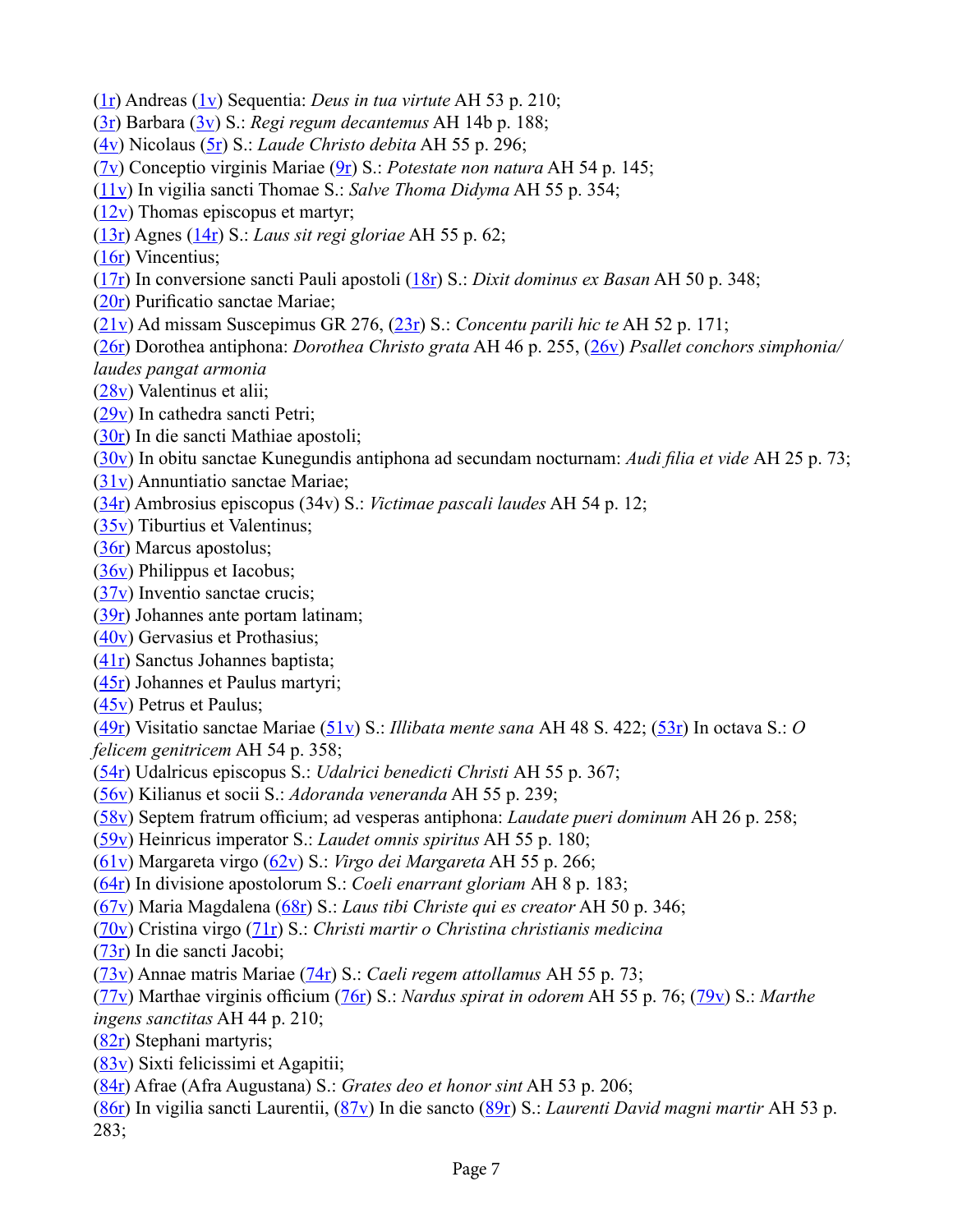([90v](http://geesebook.ab-c.nl/browse.aspx?v=2&p=180&l=english)) In vigilia assumptionis Mariae, In die sancto officium ([91v](http://geesebook.ab-c.nl/browse.aspx?v=2&p=182&l=english)) S.: *Congaudent angelorum chori*  AH 53 p. 179;

([93r\)](http://geesebook.ab-c.nl/browse.aspx?v=2&p=185&l=english) In octava Sancti Laurentii;

([93v\)](http://geesebook.ab-c.nl/browse.aspx?v=2&p=186&l=english) Sebaldi confessoris (Sebaldus Nurimbergensis); [\(94r](http://geesebook.ab-c.nl/browse.aspx?v=2&p=187&l=english)) S.: *Concinamus pariter* AH 55 p. 331;

([96r\)](http://geesebook.ab-c.nl/browse.aspx?v=2&p=191&l=english) Bartholomaeus ([96v\)](http://geesebook.ab-c.nl/browse.aspx?v=2&p=192&l=english) S.: *Diem festum Bartholomaei* AH 53 p. 218;

([98v\)](http://geesebook.ab-c.nl/browse.aspx?v=2&p=196&l=english) Augustinus episcopus S.: *De profundis tenebrarum* AH 55 p. 91;

([100r](http://geesebook.ab-c.nl/browse.aspx?v=2&p=199&l=english)) Officium de Johanne baptista ([100v](http://geesebook.ab-c.nl/browse.aspx?v=2&p=200&l=english)) S.: *Psallite regi nostro psallite* AH 50 p. 349;

 $(102v)$  $(102v)$  [Ex libro ordinario];

([103r\)](http://geesebook.ab-c.nl/browse.aspx?v=2&p=205&l=english) In nativitate Mariae ([103v\)](http://geesebook.ab-c.nl/browse.aspx?v=2&p=206&l=english) S.: *Stirpe Maria regia* AH 53 p.162;

([104v\)](http://geesebook.ab-c.nl/browse.aspx?v=2&p=208&l=english) Kunigundis virginis [\(105r](http://geesebook.ab-c.nl/browse.aspx?v=2&p=209&l=english)) S. *Laetare mater ecclesia* AH 54 p. 57;

([107v\)](http://geesebook.ab-c.nl/browse.aspx?v=2&p=214&l=english) In exaltatione sanctae crucis ([108r\)](http://geesebook.ab-c.nl/browse.aspx?v=2&p=215&l=english) S.: *Dulce lignum adoremus dulces* AH 54 p. 197;

 $(109r)$  $(109r)$  [Ex libro ordinario];

([109v\)](http://geesebook.ab-c.nl/browse.aspx?v=2&p=218&l=english) In festo sancti Michaelis archangeli ([110v](http://geesebook.ab-c.nl/browse.aspx?v=2&p=220&l=english)) S.: *Summi regis archangele* AH 53 p. 312;

([113r\)](http://geesebook.ab-c.nl/browse.aspx?v=2&p=225&l=english) Ottonis episcopi S.: *Gratulare sponsa Christi* AH 8 p. 196. AH 9 p. 232;

([115r\)](http://geesebook.ab-c.nl/browse.aspx?v=2&p=229&l=english) Jeronimi presbyteri S.: *O quam de claro genere* (Thomas von Aquin) AH 37 p. 269;

([117r\)](http://geesebook.ab-c.nl/browse.aspx?v=2&p=233&l=english) Vndecim milium virginum ([117v](http://geesebook.ab-c.nl/browse.aspx?v=2&p=234&l=english)) S.: *Virginalis turma sexus* (Ursula et socii) AH 55 p. 368;

([120v\)](http://geesebook.ab-c.nl/browse.aspx?v=2&p=240&l=english) Wolfgangi episcopi S.: *In Wolfgangi canamus honore* AH 55 p. 387;

([122r\)](http://geesebook.ab-c.nl/browse.aspx?v=2&p=243&l=english) Omnium sanctorum ([123r\)](http://geesebook.ab-c.nl/browse.aspx?v=2&p=245&l=english) S.: *Omnes sancti seraphini* AH 53 p. 196;

([124v\)](http://geesebook.ab-c.nl/browse.aspx?v=2&p=248&l=english) Martini episcopi, S.: *Sacerdotem Christi Martinum* AH 53 p. 294;

([126v\)](http://geesebook.ab-c.nl/browse.aspx?v=2&p=252&l=english) Elisabeth viduae ([127r\)](http://geesebook.ab-c.nl/browse.aspx?v=2&p=253&l=english) *Gaude Sion quod egressus* (Elisabeth Lantgravia Thuringiae) AH 55 p. 140;

([129r\)](http://geesebook.ab-c.nl/browse.aspx?v=2&p=258&l=english) In festo visitationis Mariae ([129v\)](http://geesebook.ab-c.nl/browse.aspx?v=2&p=259&l=english) *Altissima providente cuncta* AH 54 p. 291;

([131v\)](http://geesebook.ab-c.nl/browse.aspx?v=2&p=262&l=english) Clementis papae;

([132r\)](http://geesebook.ab-c.nl/browse.aspx?v=2&p=263&l=english) Katharinae virginis et martyris ([133r\)](http://geesebook.ab-c.nl/browse.aspx?v=2&p=265&l=english) S.: *Sanctissimae virginis votiva festa* AH 55 p. 229;

([134r\)](http://geesebook.ab-c.nl/browse.aspx?v=2&p=267&l=english) Cunradi episcopi;

([134v](http://geesebook.ab-c.nl/browse.aspx?v=2&p=268&l=english)) De sancta Monica officium ([135r](http://geesebook.ab-c.nl/browse.aspx?v=2&p=269&l=english)) S.: *Culturis festa Monicae fer opem rex mitissime* [not in AH]

 $-138v$  blank.

# [139r–](http://geesebook.ab-c.nl/browse.aspx?v=2&p=277&l=english)141v **Modus cantandi Alleluia**

Tempore paschali: In die sancto pasche, dominica prima, ([139v\)](http://geesebook.ab-c.nl/browse.aspx?v=2&p=278&l=english) dominica secunda, [\(140r](http://geesebook.ab-c.nl/browse.aspx?v=2&p=279&l=english)) dominica tertia, dominica quarta,  $(140v)$  $(140v)$  dominica quinta, de ascensione domini,  $(141r)$  $(141r)$  de sancto spiritu.  $(141v)$  $(141v)$ de angelis.

# [141v](http://geesebook.ab-c.nl/browse.aspx?v=2&p=282&l=english)–144v **De sancta cruce sequentia**

*Laudes crucis attollamus* AH 54 p. 188.

# [145r–](http://geesebook.ab-c.nl/browse.aspx?v=2&p=289&l=english)199v **Commune sanctorum**

([145r\)](http://geesebook.ab-c.nl/browse.aspx?v=2&p=289&l=english) De apostolis ([150r\)](http://geesebook.ab-c.nl/browse.aspx?v=2&p=299&l=english) S.: *Quare sanctorum senatus apostolorum* [not in AH]

([151r\)](http://geesebook.ab-c.nl/browse.aspx?v=2&p=301&l=english) de evangelistis S.: *Plausu chorus laetabunduo* AH 55 p. 9, ([154v\)](http://geesebook.ab-c.nl/browse.aspx?v=2&p=308&l=english) de pluribus martyribus, ([166v](http://geesebook.ab-c.nl/browse.aspx?v=2&p=332&l=english)) de uno martyre officium ([174r](http://geesebook.ab-c.nl/browse.aspx?v=2&p=347&l=english)) S.: *Agone triumphalis militum* AH 53 p. 370, ([175r\)](http://geesebook.ab-c.nl/browse.aspx?v=2&p=349&l=english) *O beata o devote recolenda victorum certamina* [not in AH], [\(176r](http://geesebook.ab-c.nl/browse.aspx?v=2&p=351&l=english)) *Spe mercedis et coronae* AH 55 p. 14, ([177r\)](http://geesebook.ab-c.nl/browse.aspx?v=2&p=353&l=english) de confessoribus, [\(178v](http://geesebook.ab-c.nl/browse.aspx?v=2&p=356&l=english)) de simplici confessore, ([183r\)](http://geesebook.ab-c.nl/browse.aspx?v=2&p=365&l=english) S.: *Ave gemma confessorum N.* AH 55 p. 22, ([184r](http://geesebook.ab-c.nl/browse.aspx?v=2&p=367&l=english)) de confessore non pontifice S.: *Dilectus deo et hominibus* AH 54 p. 131, [\(185r](http://geesebook.ab-c.nl/browse.aspx?v=2&p=369&l=english)) S.: *Rex regum*